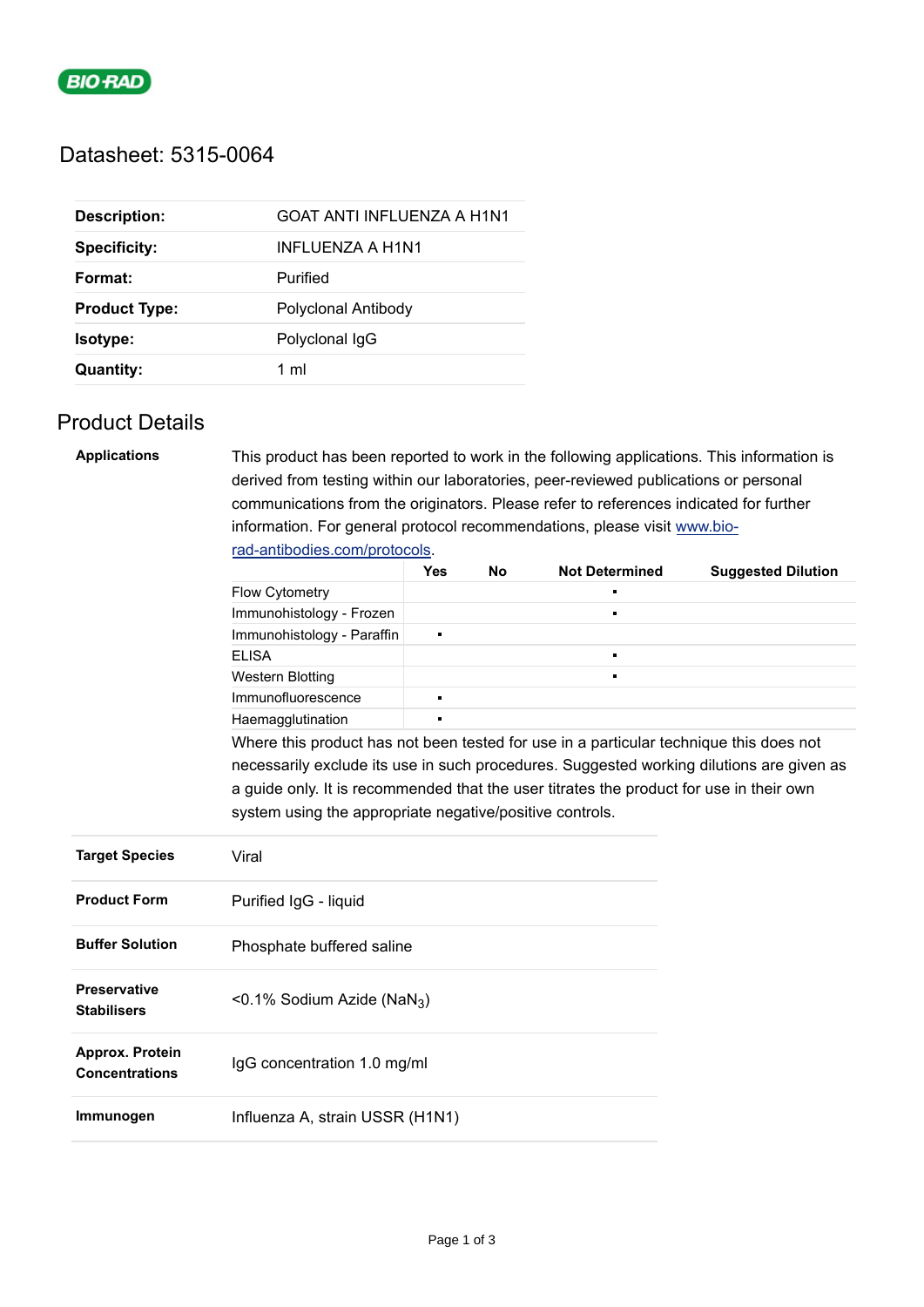| <b>RRID</b>        | AB_620739                                                                                                                                                                                                                                                                                                                                                                                                                                                                                                                                                                                                                                                                                                                                                                                                                                                                                                                                                                                                                                                                                                                                                                                                                                                                                                                                                                                                                                                                                                                                                                                                                                                                                                                                                      |  |  |  |  |  |
|--------------------|----------------------------------------------------------------------------------------------------------------------------------------------------------------------------------------------------------------------------------------------------------------------------------------------------------------------------------------------------------------------------------------------------------------------------------------------------------------------------------------------------------------------------------------------------------------------------------------------------------------------------------------------------------------------------------------------------------------------------------------------------------------------------------------------------------------------------------------------------------------------------------------------------------------------------------------------------------------------------------------------------------------------------------------------------------------------------------------------------------------------------------------------------------------------------------------------------------------------------------------------------------------------------------------------------------------------------------------------------------------------------------------------------------------------------------------------------------------------------------------------------------------------------------------------------------------------------------------------------------------------------------------------------------------------------------------------------------------------------------------------------------------|--|--|--|--|--|
| <b>Specificity</b> | Goat anti Influenza A H1N1 polyclonal antibody is specific for Influenza A virus H1N1<br>by Haemagglutination inhibition.                                                                                                                                                                                                                                                                                                                                                                                                                                                                                                                                                                                                                                                                                                                                                                                                                                                                                                                                                                                                                                                                                                                                                                                                                                                                                                                                                                                                                                                                                                                                                                                                                                      |  |  |  |  |  |
|                    | This goat anti Influenza A H1N1 polyclonal antibody does not react with Influenza B, RSV,<br>Para 1-3 or Adenovirus. It does not react with HEp-2 cells but may react with some<br>chicken cellular proteins.                                                                                                                                                                                                                                                                                                                                                                                                                                                                                                                                                                                                                                                                                                                                                                                                                                                                                                                                                                                                                                                                                                                                                                                                                                                                                                                                                                                                                                                                                                                                                  |  |  |  |  |  |
|                    | Influenza type A viruses are divided into subtypes based on the antigenic differences of<br>two viral surface proteins, hemagglutinin (H) and neuraminidase (N). On infection of the<br>respiratory tract, the hemagglutinin molecule binds to sialic acid-containing receptors on<br>the epithelial cells resulting in endocytosis. Once the virus has been engulfed, the<br>hemagglutinin allows the viral membrane to fuse with the endosomal membrane.<br>Neuraminidase functions to aid viral release from host cells by cleaving terminal sialic acid<br>residues from carbohydrate moieties on the cell surface. Viral release also requires the<br>interaction of the viral M1 protein with the cellular scaffold G-like protein RACK1 (Demirov<br>et al. 2012).                                                                                                                                                                                                                                                                                                                                                                                                                                                                                                                                                                                                                                                                                                                                                                                                                                                                                                                                                                                       |  |  |  |  |  |
|                    | Subtype antigenic variations result from a process known as antigenic drift whereby these<br>surface proteins constantly mutate in order to evade the host immune response. Subtype<br>A(H1N1) was the cause of Spanish flu pandemic that killed approximately 50,000,000<br>people between 1918-1919.                                                                                                                                                                                                                                                                                                                                                                                                                                                                                                                                                                                                                                                                                                                                                                                                                                                                                                                                                                                                                                                                                                                                                                                                                                                                                                                                                                                                                                                         |  |  |  |  |  |
| <b>References</b>  | 1. Demirov, D. et al. (2012) Interaction of influenza A virus matrix protein with RACK1 is<br>required for virus release. Cell Microbiol. 14: 774-89.<br>2. Zielecki, F. et al. (2010) Virulence determinants of avian H5N1 influenza A virus in<br>mammalian and avian hosts: The role of the C-terminal ESEV motif in the viral NS1<br>protein. J Virol. 117: 439 - 48<br>3. Kash JC et al. (2011) Lethal synergism of 2009 pandemic H1N1 influenza virus and<br>Streptococcus pneumoniae coinfection is associated with loss of murine lung repair<br>responses. MBio. 2(5). pii: e00172-11.<br>4. Meunier, I. and von Messling, V. (2012) PB1-F2 Modulates Early Host Responses but<br>Does not Affect the Pathogenesis of H1N1 Seasonal Influenza Virus. J Virol. 86: 4271-8.<br>5. Nicol, M.Q. et al. (2012) A novel family of peptides with potent activity against influenza<br>A viruses. J Gen Virol. 93: 980-6.<br>6. Weinheimer, V.K. et al. (2012) Influenza A viruses target type II pneumocytes in the<br>human lung. J Infect Dis. 206: 1685-94.<br>7. Weinheimer, V.K. et al. (2012) Influenza A viruses target type II pneumocytes in the<br>human lung. J Infect Dis. 206 (11): 1685-94.<br>8. Kallfass, C. et al. (2013) Visualizing the beta interferon response in mice during<br>infection with influenza A viruses expressing or lacking nonstructural protein 1. J Virol. 87<br>$(12): 6925-30.$<br>9. Schliehe, C. et al. (2015) The methyltransferase Setdb2 mediates virus-induced<br>susceptibility to bacterial superinfection. Nat Immunol. 16 (1): 67-74.<br>10. Nicol, M.Q. et al. (2019) Lack of IFNy signaling attenuates spread of influenza A virus<br>in vivo and leads to reduced pathogenesis. Virology. 526: 155-164. |  |  |  |  |  |